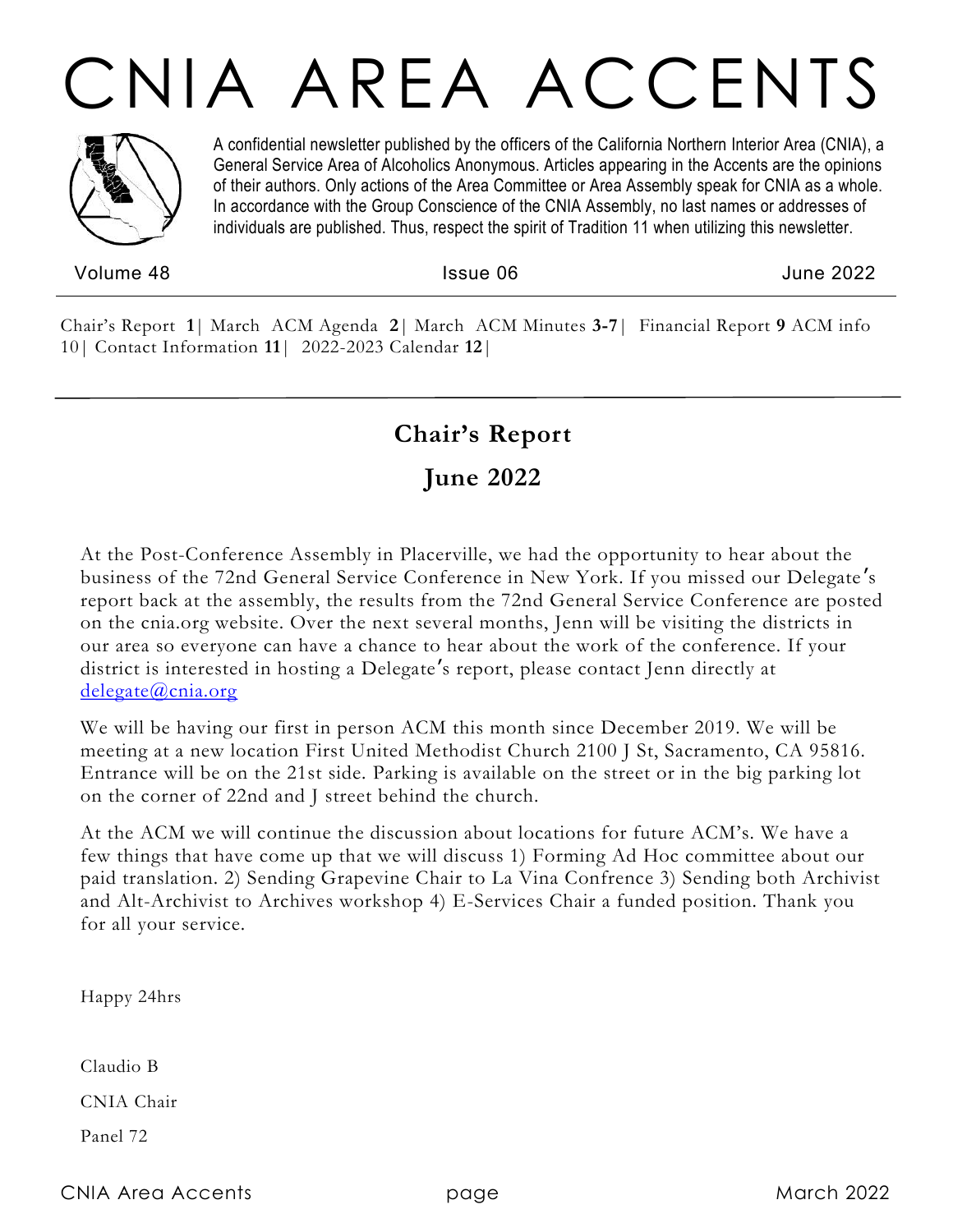#### **June ACM Agenda, June 18, 2022**

| 10:00 am -Call to Order                         | - Hospitals & Institutions (H&I),              |
|-------------------------------------------------|------------------------------------------------|
| <b>Serenity Prayer</b>                          | - Central Offices & Intergroups,               |
| - 12 Traditions (short form)                    | - Northern California Council of AA (NCCAA)    |
| - 12 Concepts (short form)                      | - Young People in Alcoholics Anonymous (YPAA), |
| - General Service Representative (GSR) Preamble | - Northern California Accessibility Committee  |
| - Why We Need a Conference                      | - Hispanic Women's Conference                  |
| Introductions                                   | 7th Tradition                                  |
| - Past Delegates,                               | 10:30 am – DCM Reports & Area Officer Reports  |
| - Guests and Visitors                           | $12:00 - 1:00$ pm — Lunch                      |
| - Newcomers to this meeting GSR's, etc          | $1:00-1:15$ pm $-Finish$ up Officer Reports    |
| Approve Minutes March ACM                       | $1:15 - 2:00$ pm $-\text{Delegate Report}$     |
| <b>Assembly Reports</b>                         | 2:15 pm - Old Business: ACM's in Person, Zoom  |
| - Mini PRASSA (District 19)                     | or Hybrid                                      |
| - Winter Assembly (District 57)                 | $2:30 \text{pm} - \text{New Business:}$        |
| - Pre-Conference (District 40)                  | $3:45$ pm $-$ Whats on your mind?              |
| - Post Conference (District 15)                 | $4:00 \text{ pm} - \text{Close}$               |
|                                                 |                                                |
| Liaison Reports -                               |                                                |

**CNIA 07 PI/CPC Committee meets on the 4th Tuesday of every month at 7:30**

**Zoom Info: MeetingID:861 9041 1117 Passcode:465838**

**Matthew**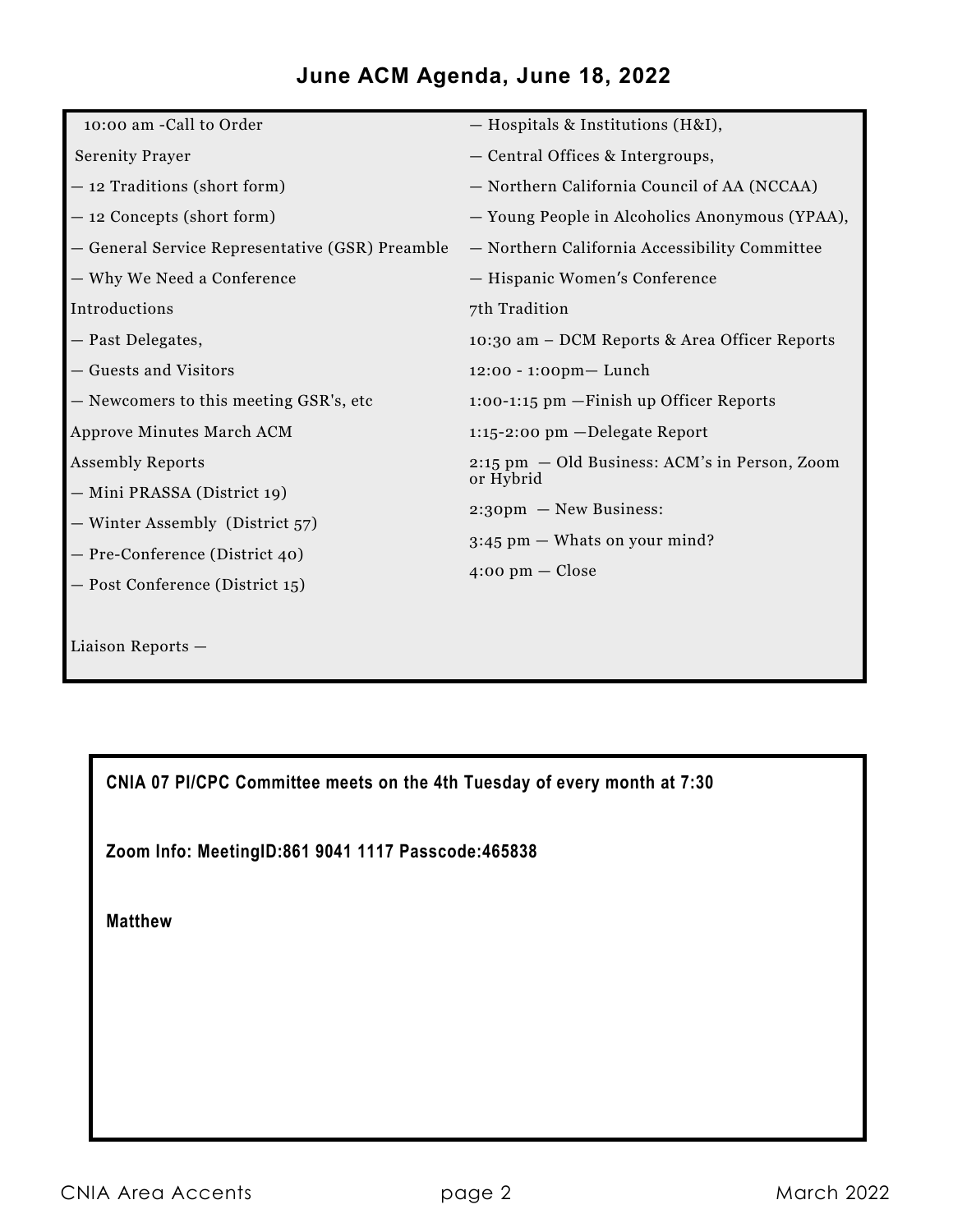The March ACM was held on Zoom Saturday, March 19. The ACM was called to order by CNIA Chair Claudio, at 10am. The 12 Traditions were read by a member; the 12 Concepts were read by Martha; the GSR Preamble was read by Ryan; "Why Do We Need a Conference?" was read by Lisette.

**Introductions:** Past delegates, guests, and visitors were introduced.

**Consideration of Minutes:** Moved by Jenn and seconded by Holly approved with substantial unanimity.

#### **Assembly Reports:**

- Pre Conference, Christina (D21): 80 registrations so far, deadline is 3/27. Venue is paid and we have insurance. Not aware of any ASL/special lodging needs.
- Post Conference, Lorraine (D22): We have the caterer, have made arrangements with the hall for setup, and have our committees and volunteers. Flier/online payment available soon.
- Mini PRAASA, Brad (D19): Hall is secured. Waiting until after the next district event  $(4/2)$  to do more.
- Winter Assembly, Elias (D57): We have some venues, need help from the area regarding the format. It will be in Gridley

#### **Liaison Reports:**

Hospital and Institutions (H&I), Vikki: We did a presentation at NCCAA. Next steering committee meeting is in May

Sacramento Central California Fellowship

(CCF), Joanne: having our Annual Picnic for the first time in 3 years on Aug 13

- North Valley Intergroup, Martha: Rotating quarterly speaker meetings starting with Chico March 19, the Paradise on June 11th, and Oroville on September 10th. The BBQ in Oroville is on May 14th. Unity Day will be on June 26th. We have also formed a budget committee that is going to start looking into the feasibility of a central office given that we currently don't have enough money coming in every month for it to be sustainable.
- Hispanic Women's Conference: Claudio working to find a liaison
- Northern CA Accessibility Committee, Holly: no report
- Young Peoples in AA: Carlos/SACYPAA having a speaker event/meeting tonight. Hollie/ACYPAA - ACYPAA will be March 24-27 in Visalia

*7th tradition was conducted.*

#### **Appointed Chair Reports:**

- Accents, Jeff: It's been busy. I attended an agenda item workshop and mock conference this month.
- Archives, Nancy: We met with Mike the Archivist from SF and he was thrilled to accept the many pieces of history that belonged to his District. The lighting fixtures at the Archives are going to be replaced. Paul Z. from District 24 is creating two professional videos for CNIA. He is also going to help with our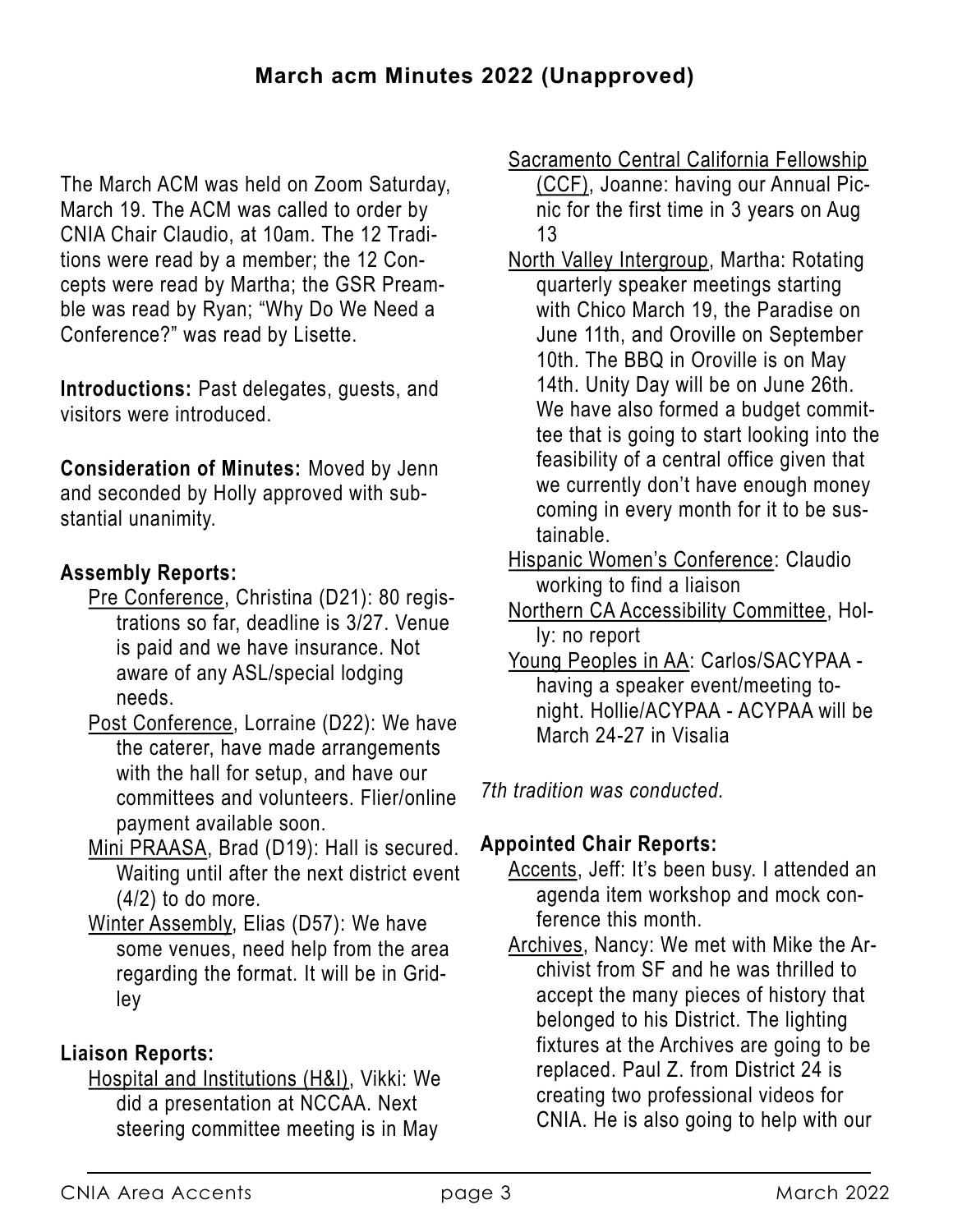Cloud storage issue. Come join us at the Archives at 1807 Navy Drive, Stockton from 10 am to 2 pm on the first Saturday of the month to go through your District's folder.

- Alternate Archives, Herminia: I meet at the Archives monthly. We had a few visitors this month. I attended PRAASA and the agenda topic workshops for the Hispanic districts.
- Bridging the Gap (BTG), Brad: I received 7 referrals from the North Coastal Area. 3 are listed as disconnect, invalid contact info; one pending, one waiting for feedback and two completed. I am setting up an Area Zoom Bridging the Gap Committee meeting.
- Eservices, Jessica: We have purchased new headphones for the interpretation equipment. We are also purchasing three new square devices to be used at the assemblies by Grapevine, Literature, and the registration table at the event. GSRs/DCMs please visit https:// cnia.org/survey/ to complete the survey on how you currently use the website.
- Finance Committee, Don: Don gave a background of the structure/purpose of the finance committee. Currently the committee has discretion to adjust budget items <5% and approved by ACM or Assembly, want to make a motion to add "and/or up to 20% of the funds in excess of the prudent reserve at the time of the approved spending plan for the year" – we'll discuss when we can - please discuss with your groups (email [finance@cnia.org](mailto:finance@cnia.org) for full motion – also was discussed Nov 2021 and Winter Assembly 2022). We also may want to reconsider our prudent reserve; we're gathering info on what other groups do.
- Grapevine, Jorge: I participated in PRAA-SA in a round table of La Vina. I also participated in the agenda workshop for district 54-56 and 57
- Literature, Lorri: Attended PRAASA and two agenda topic workshops
- Oral Translation, Jose: all is well
- Written Translation, Amanda: I've really enjoyed helping out at the agenda items workshops. I translated the minutes for the accents and misc emails for our delegate.

#### **Officer Reports:**

- Registrar, Loren: I attended some agenda topic workshops and PRAASA/ roundtables with other registrars. I'm caught up with processing group/GSR forms. GSRs packets should be trickling out.
- Treasurer, Holly: *What's Going on-* PRAA-SA was great. The Treasurer's roundtables were very informative. I'm attending agenda topic workshops. Our insurance policies have been renewed, cost has increased ~14%. Our accountant prepared a draft tax return, and I'm reviewing that to approve and get our 2021 taxes paid. Met with the finance chair to discuss the need to review our prudent reserve to see if the current \$9880 reserve is sufficient. *Contributions*- Zelle is the most cost effective way to contribute (saves on receipts, envelopes, postage). *Spending Plan Category Changes*- We have new line items on the 2022 Spending Plan with Spanish translation and ASL Interpretation, and these items needed a more specific and relevant placement. Changes were as follows– Line 7945 Translation/Interpretation (\$4160) was pulled out of the Linguistic Chair's ex-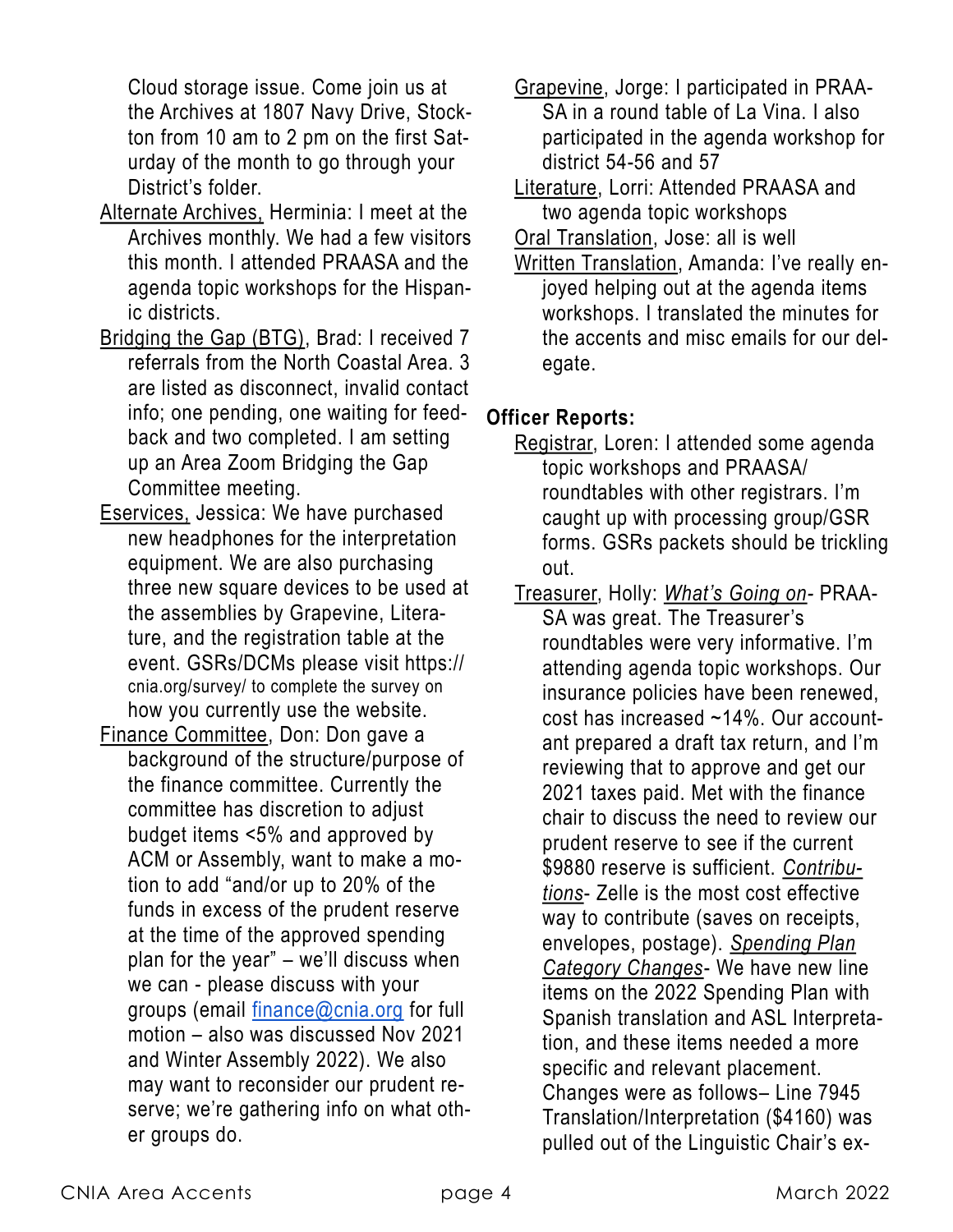penses and moved to two separate categories: a. 7971 for special worker translation at ACMs - \$2560 b. Line 7940.2 Interpretation Services (\$9800) was moved to a translation specific category for Professional Translation at our Assemblies (7980) – \$5800 for Spanish Translation at Assemblies (7981) and \$4000 for ASL Interpretation at Assemblies (7986). Lines 8920, 8930, and 8970 – \$4000 for Hispanic Women's Workshop, Hispanic Local Forum Liaisons, and NCAC contribution was moved out of Miscellaneous to line 8400 - Other Service Expenses (Liaisons). This will include other service expenses and liaisons such as GV Carry the Message, NAATW, and NCCAA).

- Recording Secretary, Emily: I enjoyed attending agenda topic workshops and Redding's mock conference this month. If you're a DCM/appointed chair and didn't get an email from me this week requesting your report be submitted - we don't have your email. Email [registrar@cnia.org](mailto:registrar@cnia.org) to get it updated.
- Alternate Chair, Kendyce: Attended PRAASA appreciated more diverse faces and voices. Working with Pre-Conference and Post-Conference host committees. Signups, payments, fliers and agendas in progress or finalized. Spanish and ASL interpretation at assemblies: We need to finalize contracts and other terms not in the 2021 spending plan arrangement. I have been asked to present at agenda items workshops. Worked with ACYPAA on their request to borrow interpretation equipment. Presented a 15-minute area update at NCCAA in San Jose. I am available to give a GSR School workshop at districts online or in person.
- Chair, Claudio: I attended and participated in a few agenda topic workshops. I attended PRAASA. I have been working with some of our services committees answering questions about their positions.

Alternate Delegate, Matthew: March is a very busy month. PRAASA and the alt delegate roundtables - inspiring to see how our pre conference information sharing process is different from other areas. I have participated in seven Agenda Topic Workshops this month. Each workshop is helping foster unity amongst our districts. As your Public Information Chair for CNIA, I want to let everyone know that our first meeting is being planned for the month of May. More to come. If you have a PI/CPC Committee and are holding regular meetings, I'd like to attend.

**Delegate Report,** Jenn D: Important Dates 3/20 Agenda Workshop in Sacramento (Spanish), 3/26 Agenda Workshop in Marysville, 4/9-10 Pre Conf Assembly, 4/24-30 General Service Conference, 5/21-22 Post Conference Assembly. PRAASA I shared our area highlights and spoke on a panel. The Delegate's roundtable was very useful. You can purchase recordings at sgly.com search for PRAASA 2022. We took a group photo which eservices can share. Grapevine/La Vina New book "Fun in Sobriety"coming soon. Check out the Carry the Message project where you can buy gift subscriptions for alcoholics. Grapevine/La Vina have a daily quote you can get emailed to you, see aagrapevine.org; they also have an Instagram page. Submit your stories for upcoming issues including Relapsing (due 4/15), Remote Communities Experiences (due 6/15). District and Group Change Forms We have 55 active groups with a contact or GSR with an unknown district and 209 unknown groups without a group contact. Our Registrar Loren can provide you with a list to help you identify groups that should be listed in your district. GSO News There's a GSO staff member opening, applications open through 4/30. Regional forum dates - May 13-15 Eastern Canada in Charlottetown PEI, June 3-5 Western Canada in Winnipeg MB, Sept 16-18 Pacific in Salt Lake City UT, Dec 2-4 Southeast in New Orleans LA. 72nd General Service Conference Worked on the delegate gift I'll take to the conference - cyanotype prints of a photo I took in Butte County. I'll have magnets for GSRs at the Pre Conf Assembly. Jenn read the Area Highlights she'll share at the conference. New GSRs there's helpful info on cnia.org to help you prep for pre conference assembly Agenda Topics and Background Jenn reviewed the difference between "review" "discuss" and "consider" on the agenda.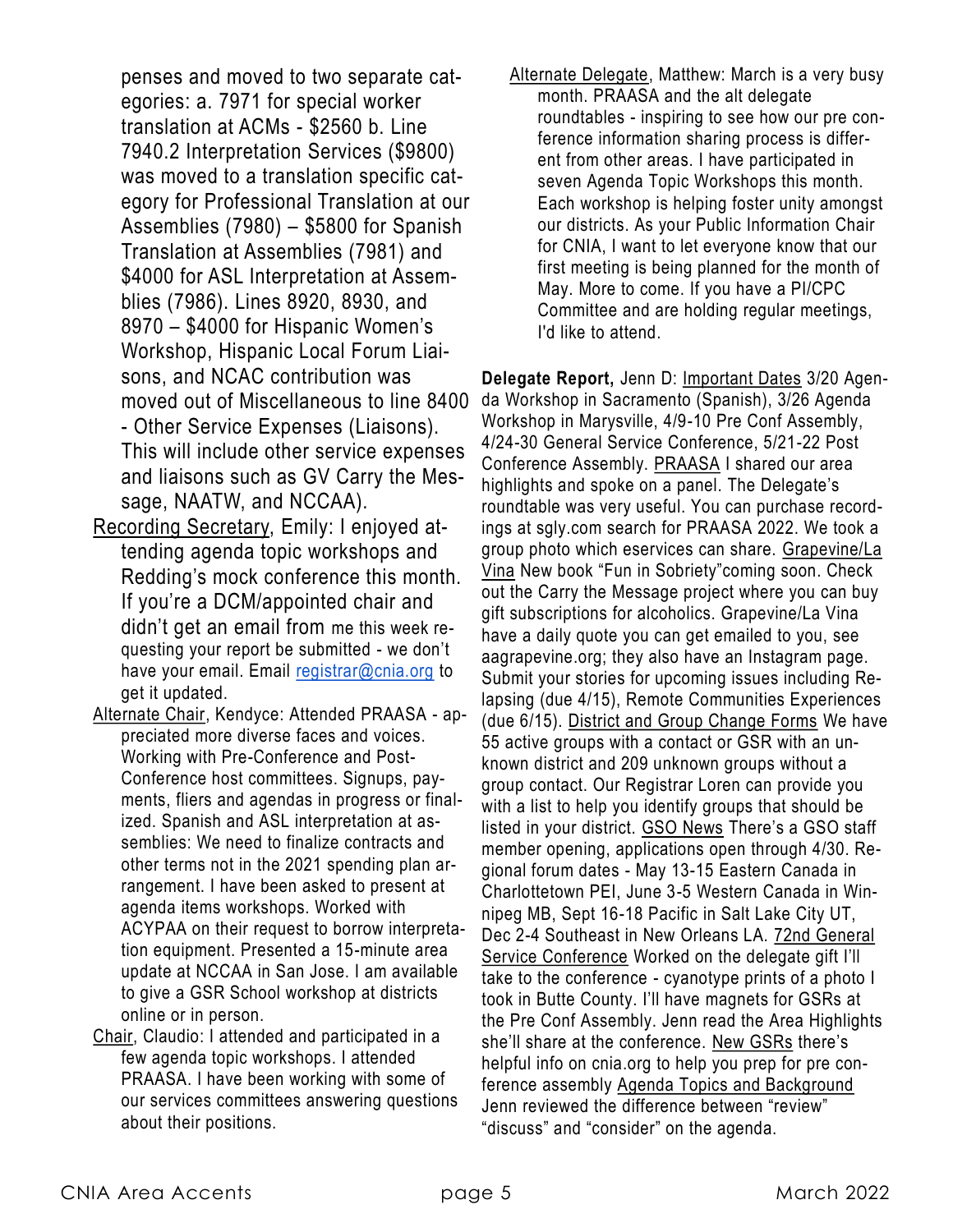#### **DCM Reports:**

D9: no report

- D11, Maureen: Our mock conference went well, 26 people came. Financials are good.
- D15, Martha: D15 met via Zoom. Martha T presented her mockup of a business card, which was well received and much discussion followed. We had an agenda topic workshop. Orders have been placed for various kits and workbooks and service manuals, many of which are on backorder. We are trying to get back on track after the losses suffered from the CampFire and then the Covid shutdown. I have been approached by a group to discuss the issue of safety and the use of the safety cards at the next district meeting.
- D17, Ryan: 2 new GSRs attended our last meeting. We have open positions. A successful Bridging the Gap contact was established with a willing member just prior to his release; he now attends regular meetings at East Yolo Fellowship. District Bylaws were amended to assign to our Recording Secretary the maintenance and distribution of the District Contact List of phone numbers and email addresses.
- D19, Steve: Most groups were doing well. GSR school and Conference Agenda Workshop are going to be held on March 26th at the Hub Alono in Marysville
- D20, Lisette: During the pandemic we lost our ALANO club and one of our fellowships and a new residence has not been found. Grass Valley Fellowship welcomed the members and they held a successful St Patrick's Day potluck together. We have open positions and are working towards hybrid business meetings
- D21, Sam: We are prepping for the Pre Conference Assembly. We co hosted a well attended in person agenda topics workshop. Unity Day for D21 is being held on July 16th at the Grace Auburn Church.
- D22, Peter: D22 has adopted a hybrid format for District Meetings. We met on Zoom for over a year before deciding to experiment with quarterly In Person meetings and that experiment went very well. At our most recent quarterly In Person District Meeting on March 9 the Group Conscience elected to meet In Person every month and also broadcast on Zoom to GSR's who prefer the online option. We completed a

major upgrade to our District website at westernsloped22.org with a frequently updated printable meeting schedule, a link to the AAWS Mobile Meeting Guide App, and much more.

- D23, Carlos: All is well
- D24, Rachel: Our district has been doing well. The group decided to meet only in person, and to do away with Venmo. Agenda topics workshop went well.
- D25, Don: Financials are stable, less donations but fewer costs; shifting accounts and folks on it. Thanks to Sam, Kayla, Rachel and others helping with Agenda workshops – in addition to all of our officers! We have an outreach committee for unknown groups/fellowship connection. We have a webmaster working on our website
- D27, Kayla: Kendyce taught GSR school at our last District meeting and our district was a part of an Agenda Topics workshop recently. Many GSRs attended PRAASA and enjoyed it. Our district still meets on Zoom
- D29, Valerie: We voted to continue to meet in person even though we have a virtual meeting in our District, our meeting place doesn't have shared WIFI. We are working out a final budget for 2022. At all meetings we provide Pizza, Candy, and water. We also put everyone's name in a hat that attends our meetings and draw a name, the winner receives a Grapevine Book, we hope this encourages attendance and supports the Grapevine. At our April Meeting Kendyce will be doing a GSR school.
- D30, Titia: Currently we are meeting on Zoom, just as so many other Districts are doing. In April we will begin to have hybrid meetings. We will be working on updating the information on Fellowship Connect
- D33, Susie: We are still looking to fill Alternate DCM, Recording Secretary & PI/CPC positions. We continued discussion about our Hotline. Is it working & effective? We are trying to get our meeting schedule updated on our website, discussing whether our business meetings & 4th Monday workshops will go hybrid
- D34, Ada: We are looking for a new location to hold our district meeting. Finances are good. Turlock's 30th Unity Day will be on April 23, 2022.
- D36, Michael: Most districts are open in person, some doing hybrid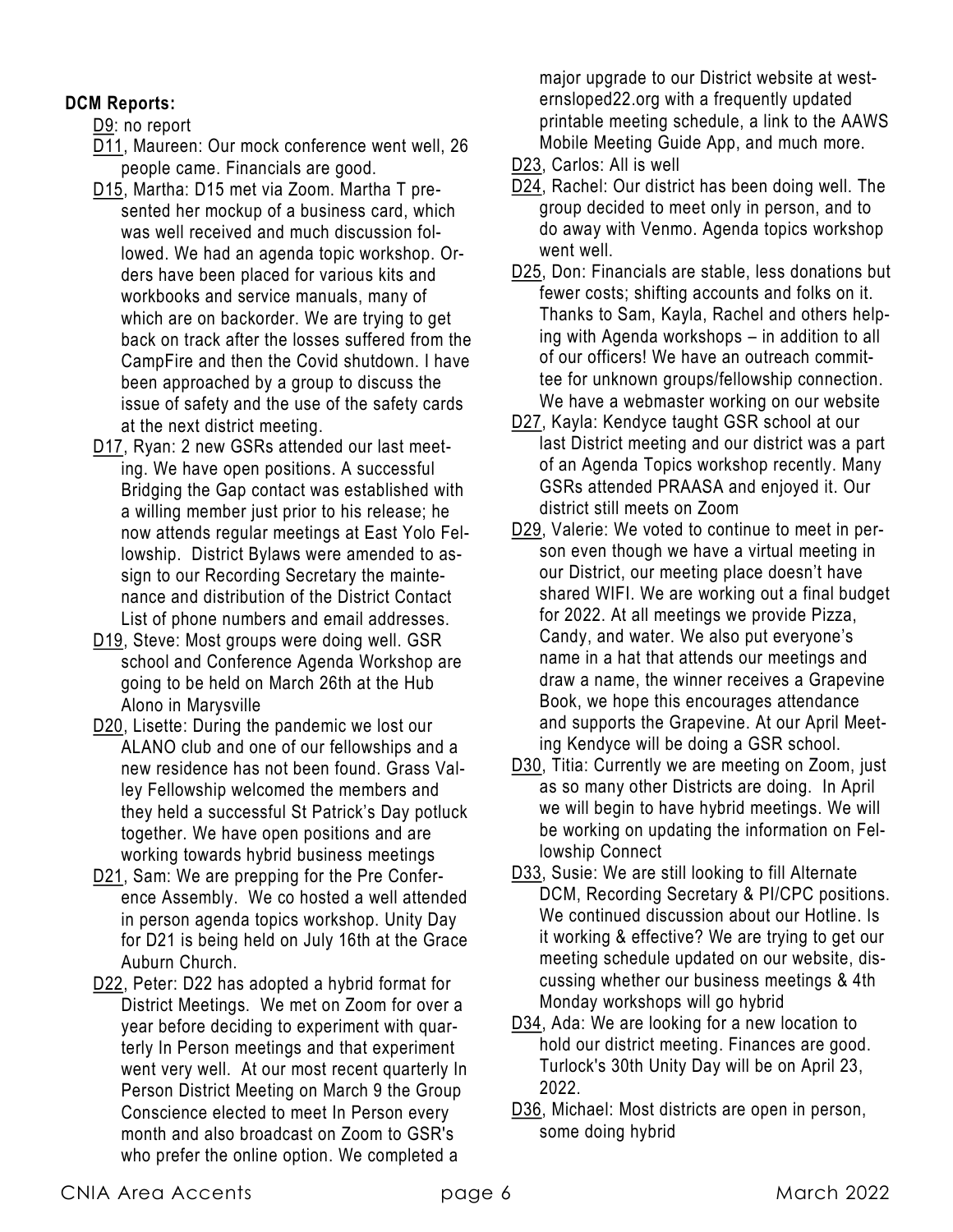- D37, Gavin: Meeting space for district meetings isn't available anymore, discussing other options. Working on agenda topic workshops. Finances are good with a 3 month prudent reserve. Working on digital contribution options
- D40, Carrie: We will begin meeting in person every 3 months, beginning in June.
- D41, Joshua: no report
- D42, Reyna: Groups are doing well. April 30 Take Your Sponsor to Dinner event. Financials are stable
- D43, Sherri: no report
- D47, Josh: We had a very helpful 2-hour workshop yesterday for a number of the districts in the southern portion of CNIA. We increased prudent reserve from \$800 per year to \$2,400 per year.
- D49, Robert: no report
- D53, Jesus: We meet every Friday. We are discussing agenda topics. There are about 10 GSRs. We have 2 study meetings - a topic meeting and one for concepts/traditions.
- D54, Guadalupe: We meet three weeks per month. We're visiting groups without GSRs to invite them to join the district. Agenda topics workshop coming up.
- D55, Nicolas: We meet every Wednesday. March 6 was the inter-district meeting with 5 hispanic districts. Topic was how can we better carry the message of AA. Discussed how we can motivate GSRs
- D56: We attended D54 agenda topic workshops. Meeting weekly to discuss motivating GSRs groups are responding well
- D57, Elias: We need a new chair for the Hispanic Forum. We discussed the Wnter Assembly and have a few venues

**Old Business:** ACMs in Person: Loren gave a summary from the ACM Relocation ad-hoc committee – as of December 2021 we had two options: Trinity Presbyterian in West Sac and the other is First United Methodist Church in Midtown/Downtown Sac. Both have Wifi, Trinity has an overhead projector that would be great for hybrid meetings. Need to follow up with both, it's been awhile since we last had contact. Jessica/ Eservices offers to meet with the Relocation committee to pick this back up. *Discussion*: Gas prices/ financial issues for some districts as a result of COVID are making some lean towards wanting to stay

on Zoom. Someone shared that their district has cut down on what their officers can attend because of costs, so Zoom sounds like a great option. Someone shared the importance of unity/seeing others that we miss out on if we stay on Zoom - especially sharing with past delegates. Someone shared that the area has funds to make sure districts are fully participating with respect to travel - or districts should share with their groups if funds are lacking. Someone shared that not everyone has access to the internet. Someone shared hybrid makes sense because their district encourages GSRs to attend ACMs too. *Decision:* tabled until June to discuss more

**New Business:** Motion: Loren motions that we have the June ACM in person. Seconded by Valerie. *Discussion*: Should this be discussed more, are we making this motion too soon? Do we even have a location (Answer: feeling that we need the motion first and can then secure a location). Does this mean we would have hybrid meetings too? (Answer: it could). *Friendly Amendment*: Titia proposed that the motion be amended to have the committee secure the location, have eservices come up with cost for hybrid equipment and then plan to meet in person in July (it was not accepted). 12 in favor, 8 opposed. *Minority Opinion*: We're meeting in person in April and May anyway. *Mike makes a motion to reconsider, it was seconded.* 13 in favor, 6 opposed **Motion passes**

Members shared about their experiences during the PRAASA weekend.

ACM closed at 3:57 pm with responsibility declaration.

In Love and Service, Emily L Recording Secretary, Panel 72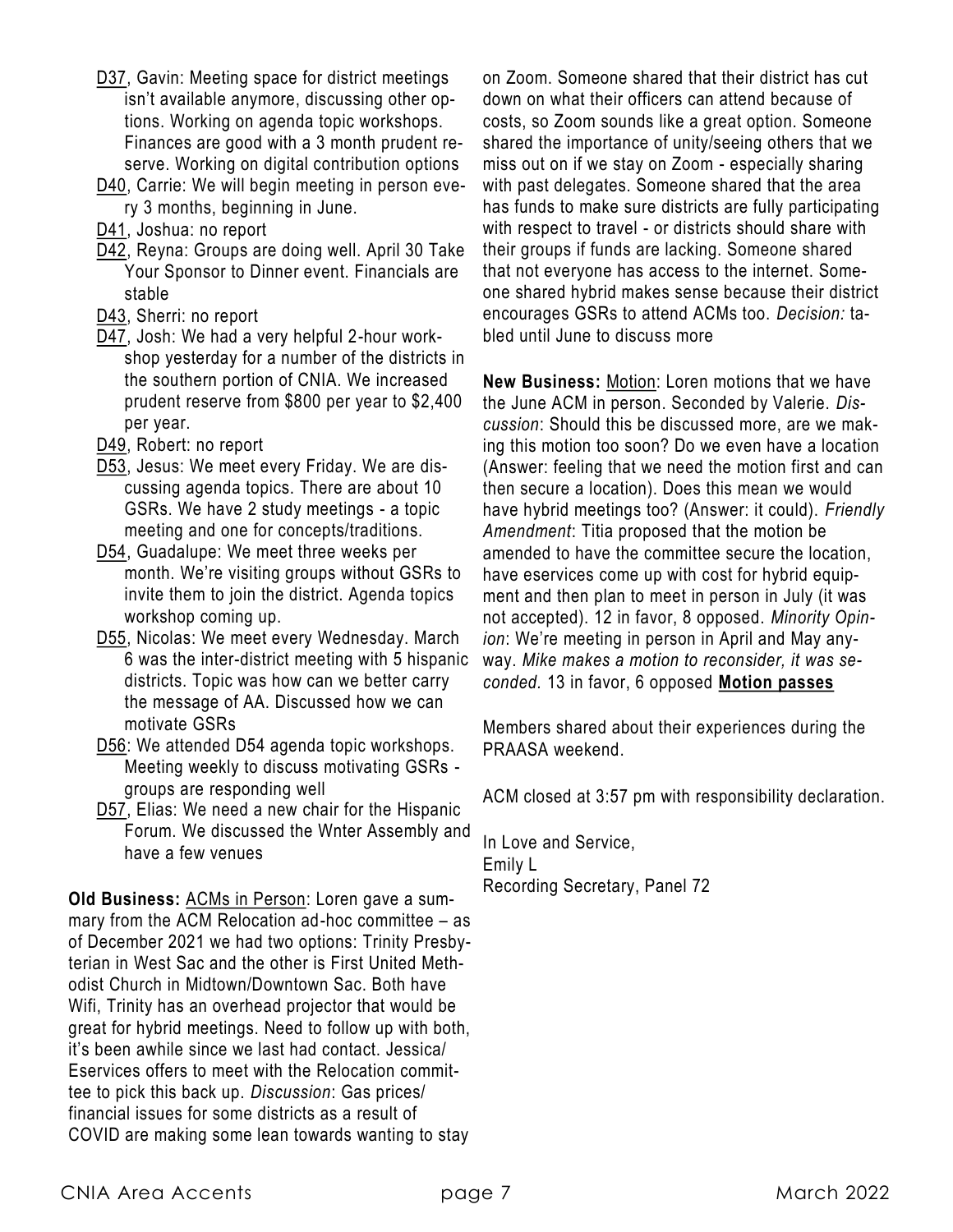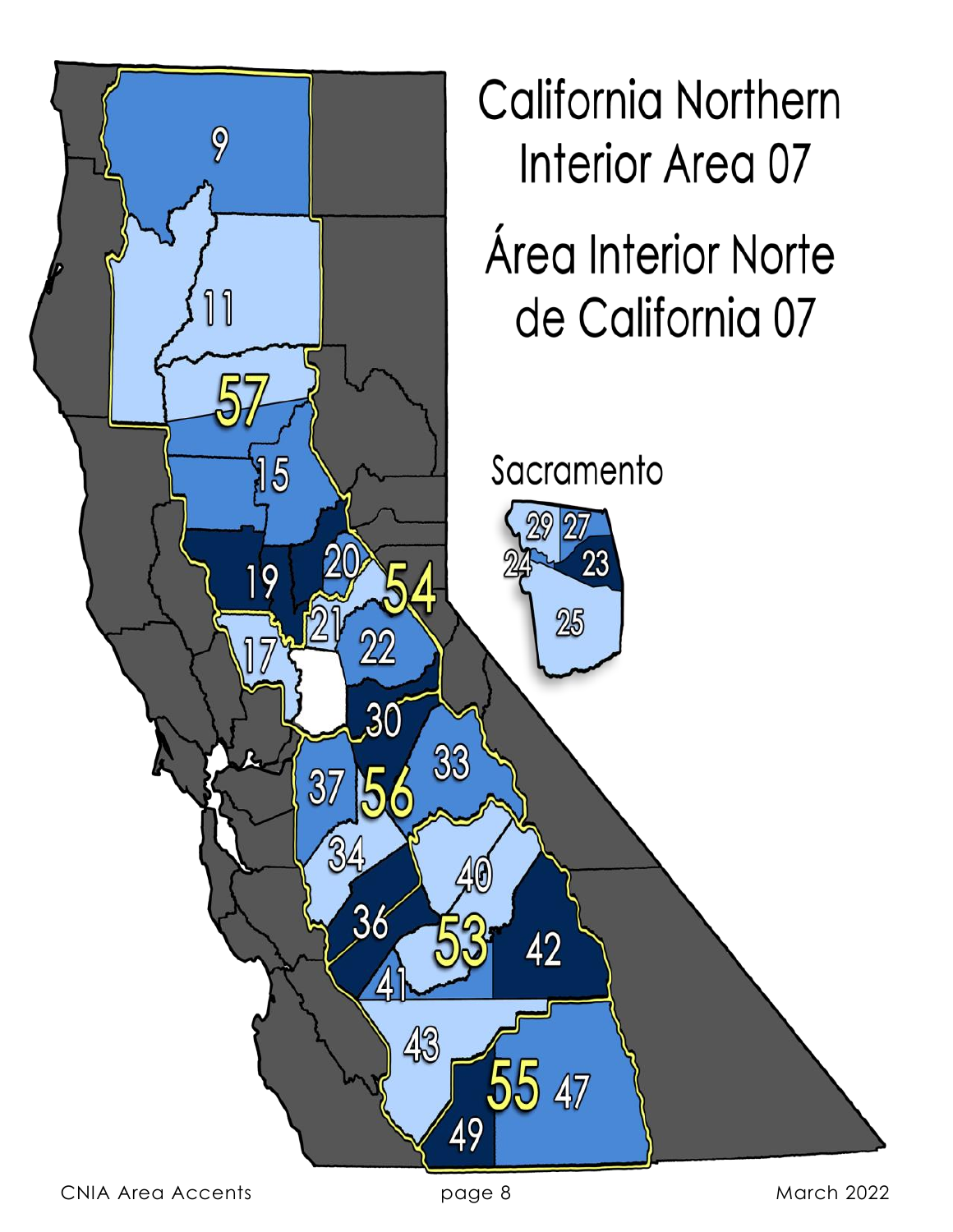#### January 1 - May 31, 2022

|                                                                                                                                                           | Jan-May. 2022 Spending Plan 2022 % of budget |     |                    |                     |
|-----------------------------------------------------------------------------------------------------------------------------------------------------------|----------------------------------------------|-----|--------------------|---------------------|
| Revenue/Income                                                                                                                                            |                                              |     |                    |                     |
| <b>4010 Group Contributions</b>                                                                                                                           | 25,910.52                                    |     | 54,380.00          | 47.65%              |
| 4020 Seventh Tradition                                                                                                                                    | 1,408.45                                     |     | 3,480.00           | 40 47%              |
| 4050 Contribution - Other                                                                                                                                 | 715.99                                       |     | 1,185.00           | 60.42%              |
| <b>Total 4 Contributed support</b>                                                                                                                        | 28,034.96                                    |     | 59,045.00          | 47,48%              |
| <b>5110 Literature Sales</b>                                                                                                                              | 743.50                                       |     | 1,500.00           | 49.57%              |
| 5140 Grapevine Sales                                                                                                                                      | 938.50                                       |     | 2,300.00           | 40,80%              |
| 5160 Assembly Income (net)                                                                                                                                | ō                                            |     | 4,800.00           | 0.00%               |
| 5310 Interest-savings/short-term inv                                                                                                                      | 0.24                                         |     | 1.50               | 16.00%              |
| <b>Total 5 Earned revenues</b><br><b>Sales</b>                                                                                                            | 1,682.24<br>910.00                           |     | 8,601.50           | 19.56%              |
| Unapplied Cash Payment Revenue                                                                                                                            | $-1333.98$                                   |     | 4,800.00           | $-27.79%$           |
| <b>Total Revenue</b>                                                                                                                                      | 29,293.22                                    | - 5 | 67,646.50          | 43.30%              |
| <b>Expenditures/Expense</b>                                                                                                                               |                                              |     |                    |                     |
| <b>Total 7620 Delegate</b>                                                                                                                                | 2642.76                                      |     | 6,880.00           | 38.41%              |
| <b>Total 7640 Alt. Delegate</b>                                                                                                                           | 712.53                                       |     | 4,580.00           | 15.56%              |
| Total 7660 Chair                                                                                                                                          | 213.81                                       |     |                    | 2,340.00<br>9.14%   |
| Total 7680 Alt. Chair                                                                                                                                     | 492.39                                       |     | 2,285.00           | 21.55%              |
| <b>Total 7700 Secretary</b>                                                                                                                               | 273.65                                       |     | 1,550.00           | 17.65%              |
| <b>Total 7720 Treasurer</b>                                                                                                                               | 967.83                                       |     | 3,515.00           | 27.53%              |
| <b>Total 7740 Registrar</b>                                                                                                                               | 198.31                                       |     |                    | 10.17%              |
| <b>Total 7600 Officers Expenses</b>                                                                                                                       | 5,501.28                                     |     |                    | 23,100.00<br>23.82% |
| <b>Total 7820 Literature Chair</b>                                                                                                                        | 853.54                                       |     | 2,140.00           | 39.89%              |
| <b>Total 7840 Grapevine Chair</b>                                                                                                                         | 809.15                                       |     | 2,225.00           | 36.37%              |
| Total 7860 Bridging The Gap Chair                                                                                                                         | 460.93                                       |     | 3,240.00           | 14.23%              |
| <b>Total 7880 Accents Chair</b>                                                                                                                           | 719.73                                       |     | 1,475.00           | 48 80%              |
| <b>Total 7900 Archives Chair</b>                                                                                                                          | 1486.12                                      |     | 2,830.00           | 52.51%              |
| Total 7920 Alt Archives Chair                                                                                                                             | 33.35                                        |     | 3,160.00           | 1.06%               |
| <b>Total 7940 Oral Translation Chair (Special</b><br>Worker-Spanish Translation moved to 7970)<br><b>Total 7950 Written Translation Chair (Previously</b> | 759.90                                       |     | 3,090.00           | 24.59%              |
| 7940.1)                                                                                                                                                   | 0.00                                         |     | 1,385.00           | 0.00%               |
| Total 7960 E Services Chair/Ad Hoc                                                                                                                        | 0.00                                         |     | 900.00             | 0.00%               |
| <b>Total 7800 Appointed Chair Expenses</b>                                                                                                                | 5,122.72                                     |     | 20,445.00          | 25.06%              |
| Total 7970 Special Worker-Spanish Translation<br>(pulled from 7940)                                                                                       |                                              |     | 4,160.00           | 0.00%               |
| <b>Total 7980 Professional Translation-Assemblies</b>                                                                                                     |                                              |     |                    |                     |
| (previously 7940.2)                                                                                                                                       | 2706.97                                      |     | 9,800.00           | 27.62%              |
| <b>Total 8000 Assemblies</b>                                                                                                                              | 706.00                                       |     | 4,800.00           | 14.71%              |
| Total 8070 Area Workshops                                                                                                                                 | 1544.88                                      |     | 800.00             | 193.11%             |
| Total 8100 Accents, Grapevine, Literature                                                                                                                 | 3.216.07                                     |     | 11,420.00          | 28.16%              |
| <b>Total 8200 Meeting Room Expenses</b>                                                                                                                   | 3655.00                                      |     | 5,580.00           | 65 50%              |
| <b>Total 8300 Website</b>                                                                                                                                 | 0.00                                         |     | 500.00             | 0.00%               |
| Total 8400 Other Service Expenses-Liaisons<br>(previously 8920; 8930; 8970)                                                                               | 0.00                                         |     | 4,000.00           | 0.00%               |
| Total 8500 Misc expenses (includes accounting                                                                                                             | 5,280.69<br>s                                |     |                    |                     |
| foos)<br><b>Total 8600 Taxes &amp; Fees</b>                                                                                                               | 264.24                                       |     | 6,305.00<br>810.00 | 83.75%              |
|                                                                                                                                                           | \$17,373.85                                  |     | 34,215.00          | 32.62%<br>50.78%    |
| Total 8000-8000 Other Expenditures                                                                                                                        |                                              |     |                    |                     |
| <b>Total Expenditures</b>                                                                                                                                 | $$27,997.85$ \$                              |     | 77,760.00          | 36.01%              |
| <b>Net Revenue/Income</b>                                                                                                                                 | $$1,295.37$ \$                               |     | (10, 113.50)       | $-12.81%$           |
| <b>Checking Account Balance</b>                                                                                                                           | \$61,342.96                                  |     |                    |                     |
| <b>Prudent Reserve Account Balance</b>                                                                                                                    | \$9,882.23                                   |     |                    |                     |
| <b>Total Account Balance</b>                                                                                                                              | \$71,225.19                                  |     |                    |                     |

| Prudent Reserve Account Balance | 39,882  |
|---------------------------------|---------|
| <b>Total Account Balance</b>    | \$71,22 |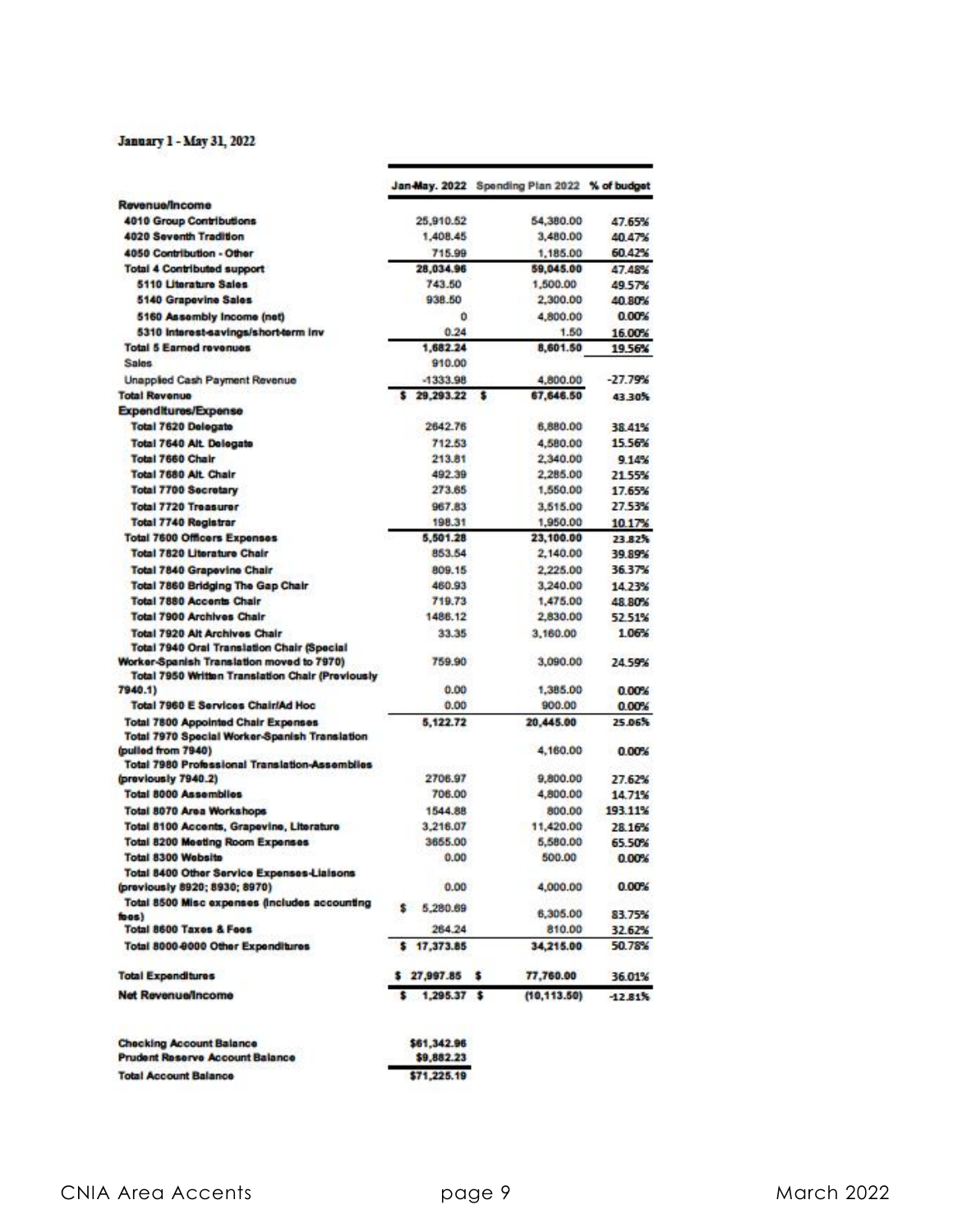

**Central Northern Interior Area** 

ACM - Area Committee Meeting

## When: June  $18<sup>th</sup>$  @ 10 am

Where: First United Methodist Church 2100 J St Sacramento, CA 95816 Corner of  $21^{st}$  & J



Servi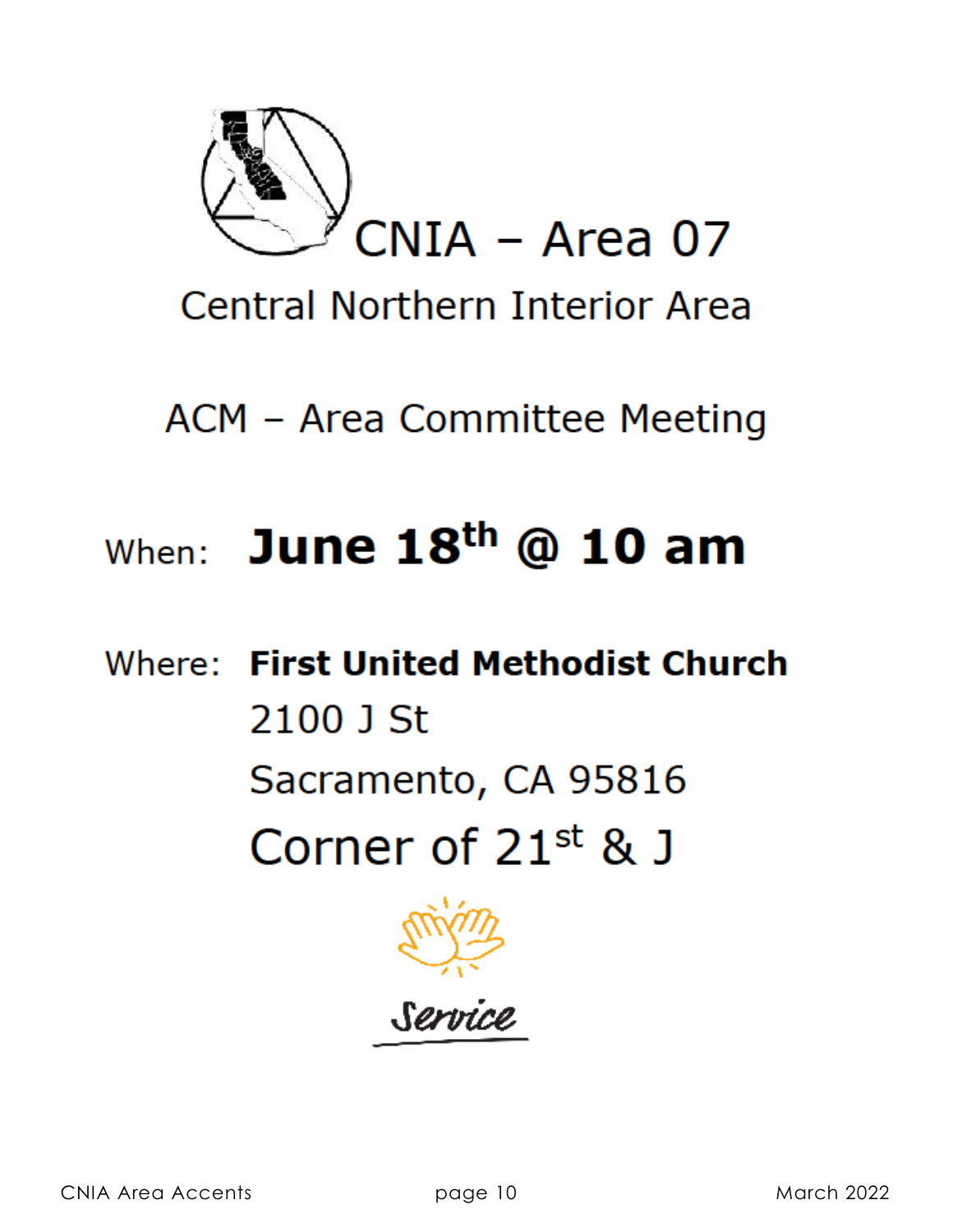| Delegate                                      | delegate@cnia.org     |
|-----------------------------------------------|-----------------------|
| Alternate Delegate /<br><b>PI/CPC Liaison</b> | alt-delegate@cnia.org |
| Chairperson                                   | chair@cnia.org        |
| <b>Alternate Chair</b>                        | alt-chair@cnia.org    |
| Treasurer                                     | treasurer@cnia.org    |

#### **CNIA contributions: PO Box 161712 Sacramento, CA 95816-1712**

| <b>Recording Secretary</b>          | secretary@cnia.org          |
|-------------------------------------|-----------------------------|
| Registrar                           | registrar@cnia.org          |
| Archivist                           | archives@cnia.org           |
| Alt Archivist                       | alt-archives@cnia.org       |
| <b>Bridging the Gap</b>             | btg@cnia.org                |
| Literature Chair                    | literature@cnia.org         |
| Area Accents Publisher              | accents@cnia.org            |
| Finance Chair                       | finance@cnia.org            |
| <b>Grapevine Chair</b>              | grapevine@cnia.org          |
| <b>Translation Committee</b>        | translation@cnia.org        |
| Written Translation<br>Chair        | writtentranslation@cnia.org |
| <b>Eservices Committee</b><br>Chair | eservices@cnia.org          |

#### GSR Preamble

We are the General Service Representatives. We are the link in the chain of communication for our groups with the General Service Conference and the world of A.A.

We realize that the ultimate authority in A.A. is a loving God as He may express Himself in our group conscience. As trusted servants, our job is to bring information to our groups in order that the group can reach an informed group conscience. Passing along this group conscience we are helping to maintain the unity and strength so vital to our fellowship.

Let us, therefore, have the patience and tolerance to listen while others share, the courage to speak up when we have something to share, and the wisdom to do what is right for our groups and A.A. as a whole.

#### CNIA TRUSTED SERVANTS | Area General Service Meetings



CNIA Archives Center 1807 Navy Drive (at Fresno Ave) Suite #11, Stockton, CA 95555 (Rodgers Construction, Inc., near Port of Stockton) – Second Floor Rear

**From Fresno (and other points south):** 99 North to Highway 4 West. Turn left at dead end at Navy Dr, to Navy Dr–Fresno Ave. Building is on the left. **From Sacramento (and other points north)**: 99 South to Highway 4 West or I-5 South to Navy Dr–Highway 4 West exit. From dead end on Navy Dr, turn left to Fresno Ave. Building is on the left.

**From both directions:** The Archives is located in the Rodgers Construction building on the NW corner of the intersection of Navy and Fresno. The entrance is at the far end of the building, up the stairs.



**CNIA Archives will be open the 1st Saturday 10 am to 2 pm**

**Contact Area Archivist before Visiting**